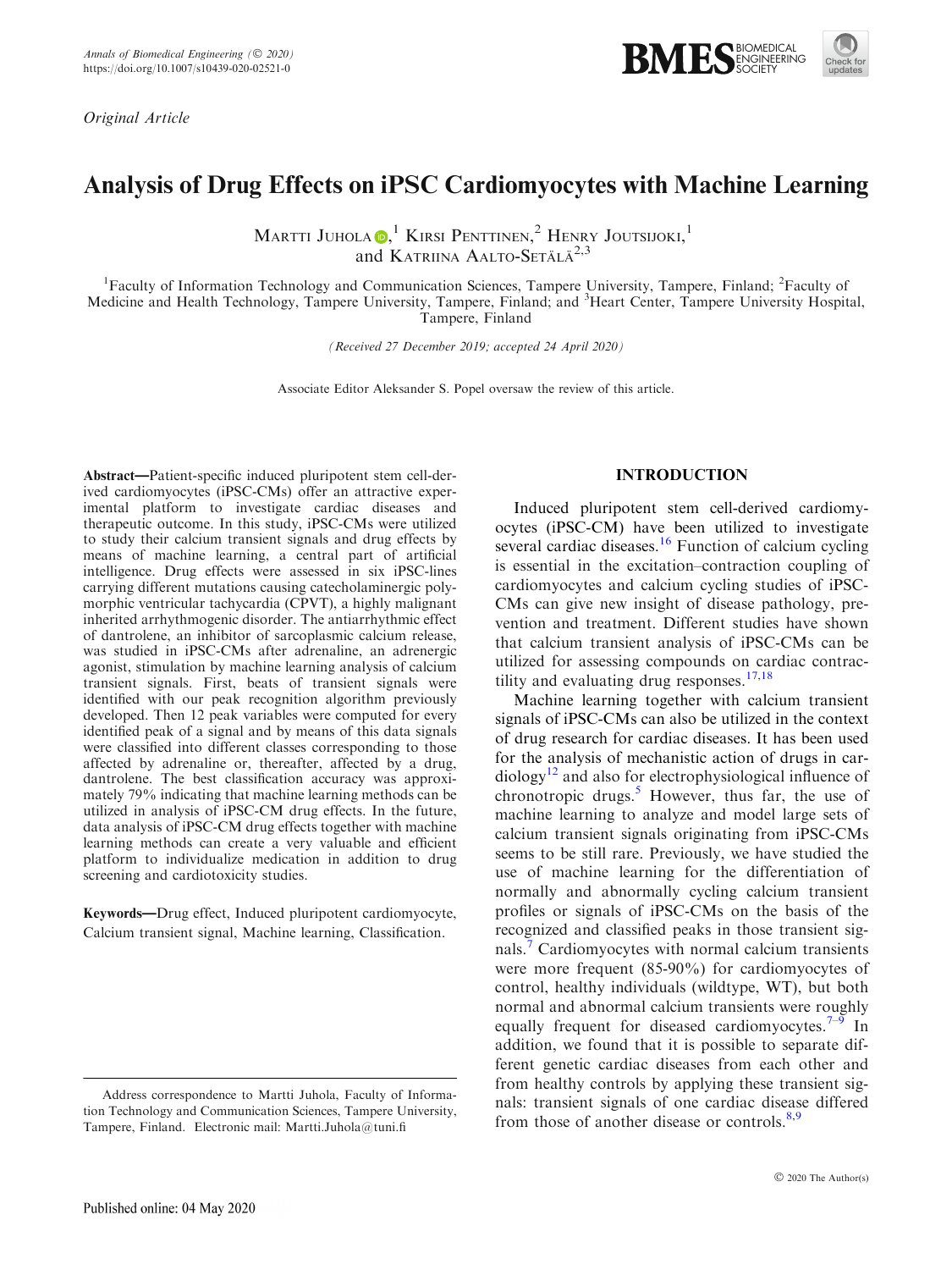In the current research, we applied machine learning for peaks identified from our calcium transient signal data of our previously published drug study of catecholaminergic polymorphic ventricular tachycardia (CPVT)-specific iPSC-CMs. $^{14}$  CPVT is an inherited arrhythmogenic disorder, which is caused by genetic mutations affecting proteins, e.g. cardiac ryanodine receptor (RyR2), that regulate the calcium cycling in cardiomyocytes.<sup>11,15</sup> Here the peaks identified from CPVT specific cardiomyocyte calcium transient signals formed our data input to various machine learning methods in order to study the effect of adrenaline, an adrenergic agonist and dantrolene, an inhibitor of sarcoplasmic calcium release having antiarrhythmic effects.<sup>[14](#page-9-0)</sup> We ran machine learning methods for iPSC-CM calcium transient data gained from three types of measurement conditions: (1) baseline condition reflecting the spontaneous beating of cardiomyocytes, (2) adrenaline condition, where cardiomyocytes were exposed to adrenergic agonist to increase their beating rhythm and (3) dantrolene condition, where cardiomyocytes, which showed calcium transient abnormalities during adrenaline perfusion were exposed to dantrolene together with adrenaline.

### MATERIAL

#### Generation of hIPSC-CMs and Their Characterization

This study was approved by the Ethics Committee of Pirkanmaa Hospital District regarding culturing and differentiating of human iPSC lines (R08070). All experimental methods related to hiPSC-CMs have been described earlier.<sup>[14](#page-9-0)</sup> Briefly, studied iPSC cell lines included six CPVT lines generated from CPVT patients carrying RyR2 mutations including exon 3 deletion, and point mutations P2328S, T2538R, L4115F, Q4201R and V4653F. The iPSCs were differentiated into spontaneously beating CMs using the END2 differentiation method $^{13}$  $^{13}$  $^{13}$  and dissociated to single-cell level for calcium imaging studies, which were conducted with spontaneously beating Fura-2 AM (Invitrogen, Molecular Probes) loaded CMs. Calcium transient signals were measured with inverted IX70 microscope with a UApo/340 x20 air objective (Olympus Corporation, Hamburg, Germany) with an ANDOR iXon 885 CCD camera (Andor Technology, Belfast, Northern Ireland) and a Polychrome V light source by a real time DSP control unit and TILLvisION or Live Acquisition (TILL Photonics, Munich, Germany) softwares. Calcium signals were acquired as the ratio of the emissions at 340/380 nm wavelengths, and background noise was subtracted before further processing. For drug studies, the changes in calcium were



# Data Computed from Calcium Transient Signals

We have designed and implemented a computational method to recognize beats or peaks of calcium transient signals originating from iPSC-derived cardiomyocytes. $7-9$  The recognition of peaks was based on the computation of first derivative using successive short segments of a few samples from the beginning of a transient signal to its end. When first derivative values increased from roughly zero values rapidly to positive values the beginning of a peak was met, then decreasing first derivative values back close to zero its maximum was found and finally after rapid change to negative values again close to zero the end of the peak was observed. Very small peaks containing smaller amplitudes approximately less than 8% compared with those of the large amplitude peaks in the signal were left out as potential noise.

A biotechnology expert determined whether an iPSC-derived cardiomyocyte had generated normally or abnormally beating cycles. This was also mainly applied in the present study, since this is our first case to apply machine learning methods to drug research with calcium transient signals and we wanted to be as sure as possible with regard to decisions to which type each transient signal should be labelled being central for creating highly qualified training sets for machine learning tests.

We used the data computed from six CPVT cell lines altogether containing 128 calcium transient signals for each of the baseline, adrenaline and dantrolene conditions. The biotechnology expert labelled the signals affected by dantrolene to three classes called responder, semi-responder and non-responder. In a responder signal dantrolene abolished all the calcium cycling abnormalities, which therefore included only normal calcium peaks. In a semi-responder signal dantrolene reduced abnormalities by more than 50% causing the signal to comprise of some abnormally shaped calcium peaks. In a non-responder signal dantrolene reduced abnormalities by less than 50% causing the signal to consist of clearly abnormally shaped calcium peaks. Figures [1](#page-2-0) and [2](#page-3-0) show example transient signal segments. Table [1](#page-4-0) presents their numbers for six CPVT cell lines. In Table [1,](#page-4-0) cardiomyocytes were first treated with adrenaline and then the effect of dantrolene was analyzed. Only those car-

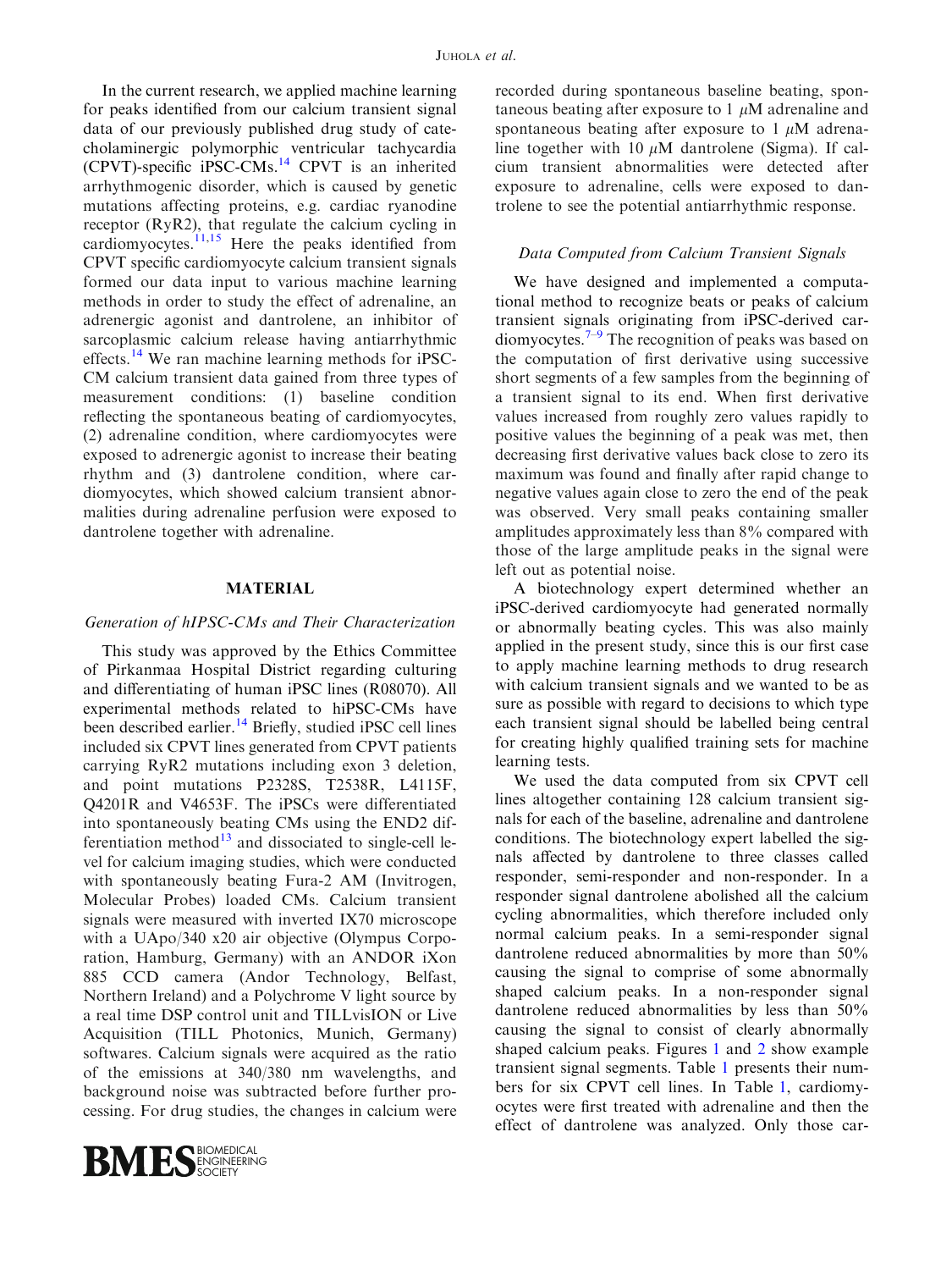<span id="page-2-0"></span>

FIGURE 1. A baseline calcium transient signal segment of around 10 s measured from an iPSC-derived cardiomyocyte in association with CPVT disease. The peaks were detected by the signal recognition algorithm evaluating all of them to be rather normally shaped calcium peaks close the similar size.

diomyocytes with adrenaline-induced arrhythmias were studied. Cell lines 1, 2 and 4 were mainly responders and most arrhythmias were abolished with dantrolene. Cell lines 5 and 6 were mostly non-responders and dantrolene did not abolish the arrhythmias. Cell line 3 had equal amount of responders, semiresponders and non-responders.

### Data Computed from Peaks of Calcium Transient Signals

In our data there were baseline signals, adrenaline signals and dantrolene (responder, semi-responder or non-responder) signals, 128 of them in each of three sets. In order to enable an analysis subject to their relations, we first computed variable values from all their valid peaks recognized in the preceding phase. Their computation had been presented in detail pre-viously.<sup>[7–9](#page-9-0)</sup> They are illustrated in Fig. [3](#page-4-0). We applied 12 different peak variables<sup>[9](#page-9-0)</sup>: amplitudes  $A_l$  and  $A_r$  of peak left and right sides, their durations  $D_l$  and  $D_r$ , their maximum max $(s)$  (from peak left side) and absolute minimum  $|\text{min}(s')|$  (from peak right side) for the first derivative s', maximum  $max(s'')$  and absolute minimum  $|\text{min}(s")|$  of the second derivative s" from the peak right side, peak surface R area between the peak curve and the line between the peak beginning and end, duration  $\Delta$  from the peak maximum back to that of the preceding peak or, if this non-existent, back to the beginning of the signal, duration  $d_l$  from the peak beginning to the location of the first derivative maximum (inside the left peak side), and duration  $d_r$  from the location of the peak maximum to the location of the first derivative absolute minimum (inside the peak right side).

In Table [2](#page-5-0) the means of the results differ in most cases if we compare variable by variable between all possible pairs of baseline, adrenaline and dantrolene response, semi-response and non-response. Nevertheless, there are also some such pairs in which differences are small. Frequently standard deviations are relatively great compared to the means in the same cells. All 12 variables are used jointly in actual machine learning analysis Thus, the differences of the means and standard deviations of the single variables do not predict inevitably how effectively four classes of adrenaline vs. dantrolene response, semi-response and non-response could be separated from each other. The machine learning analysis is considered in the following section.

# Classification Methods Applied to Separation of Signal Classes

Generally speaking, in machine learning there are three issues that often are the most critical ones related to the success of applying machine learning methods to real world problems. These issues are selecting the right variables, constructing training and test sets properly for the machine learning methods and finding the right hyperparameter values for the algorithms. When these issues are solved with respect to the problem handled, in many cases the results are good or satisfactory at least. For the separation of the transient signal classes we used all the 12 variables consistently with all classification algorithms.

The classification or separation among five different calcium signal classes (baseline, adrenaline, responder, semi-responder and non-responder) is based on several machine learning algorithms. Testing of several classification algorithms is necessary in practice in order to obtain as wide empirical evidence as possible which algorithm would be the most suitable for the application considered. However, we need to remember that the application examined in this paper includes several research lines, which are covered in the following section in a more detailed way. Since the machine learning research in this paper is application oriented by nature, each one of the research lines requires a separate and detailed analysis and the analysis consists of in this case the selection of the most suitable classification algorithm and hyperparameter values, if necessary. Because all research lines have their own special characteristics such as different dataset and/or class distribution between each other, we cannot guarantee that there is only one classification algorithm, which would outperform other methods tested in all possible research lines. Machine learning is in practice tailoring algorithms to work in a specific domain. The best results presented in the next section are directional for researchers and/or practitioners who work with the

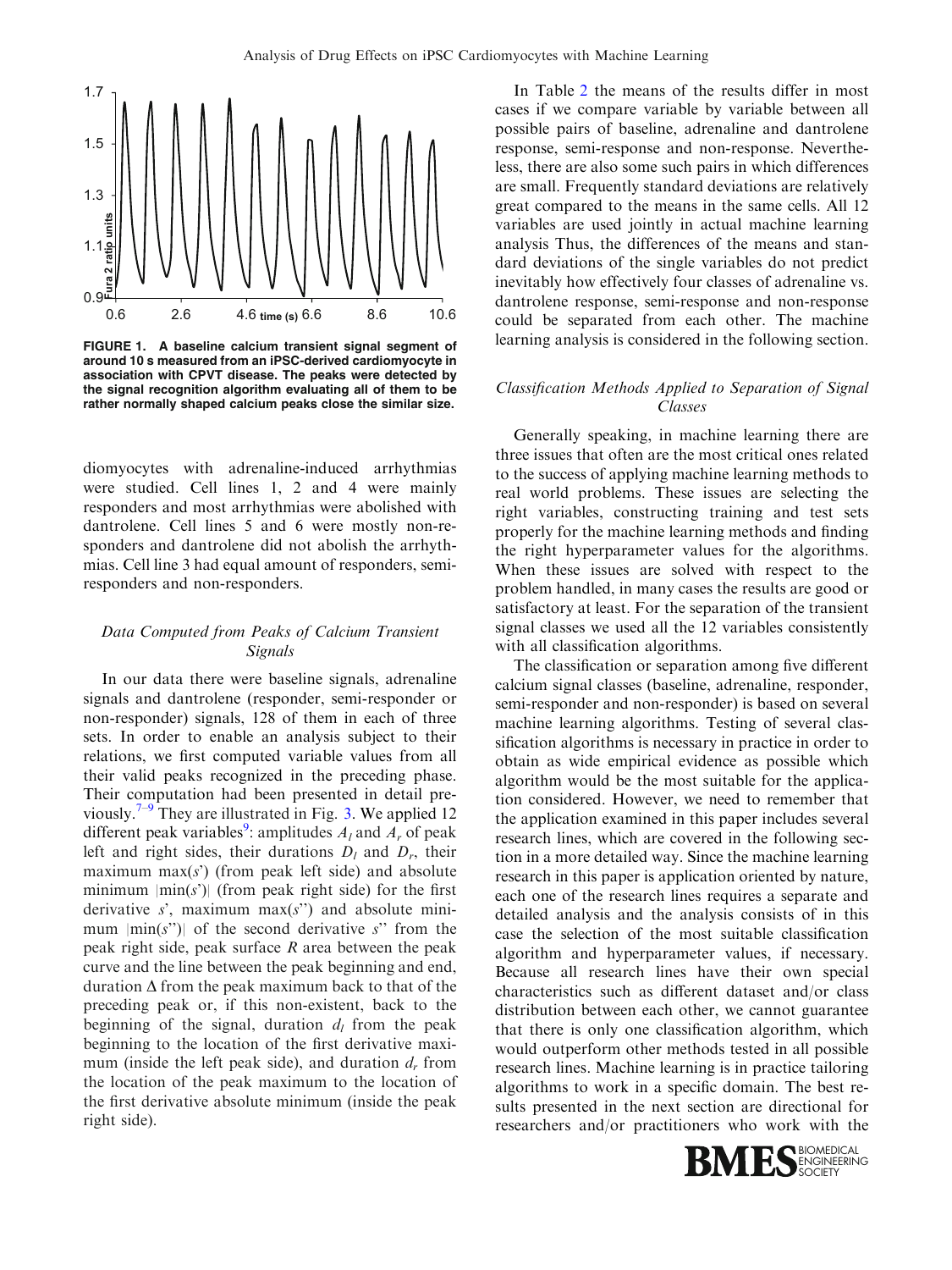<span id="page-3-0"></span>

FIGURE 2. (a) An adrenaline exposure signal segment and (b) its dantrolene responder signal including regular peaks of a roughly similar size, (c) an adrenaline exposure signal segment and (d) its semi-responder containing slight irregularity, and (e) an adrenaline exposure signal segment and (f) its non-responder containing rather similar irregularity as before dantrolene.

same kind of research problem as described in this paper. The results give perspective which methods would be the best ones for the similar research problems what one is examining. Fine-tuning of an algorithm like selecting the optimal hyperparameter values are always data and problem dependent so there is not any clear guidelines how to select the values optimally.

The methods tested are the same as in our earlier studies.<sup>[8](#page-9-0),[9](#page-9-0)</sup> K-nearest neighbor nearest searching (KNN) was applied with Chebychev metric, with cityblock (Manhattan) metric, with correlation mea-



sure, with cosine measure, with Euclidean metric, with Mahalanobis measure, with standardized Euclidean metric and with Spearman measure. All of them were tested with equal, inverse or squared inverse weighting, naturally, and all the measure and weighting combinations were tested with odd  $K$  values from 1 to 37 (number of nearest neighbors searched). The selection of odd  $K$  values is justified on the basis of tie exclusion that may happen if even  $K$  value is used.

Besides KNN algorithm, linear, quadratic and Mahalanobis discriminant analysis were examined as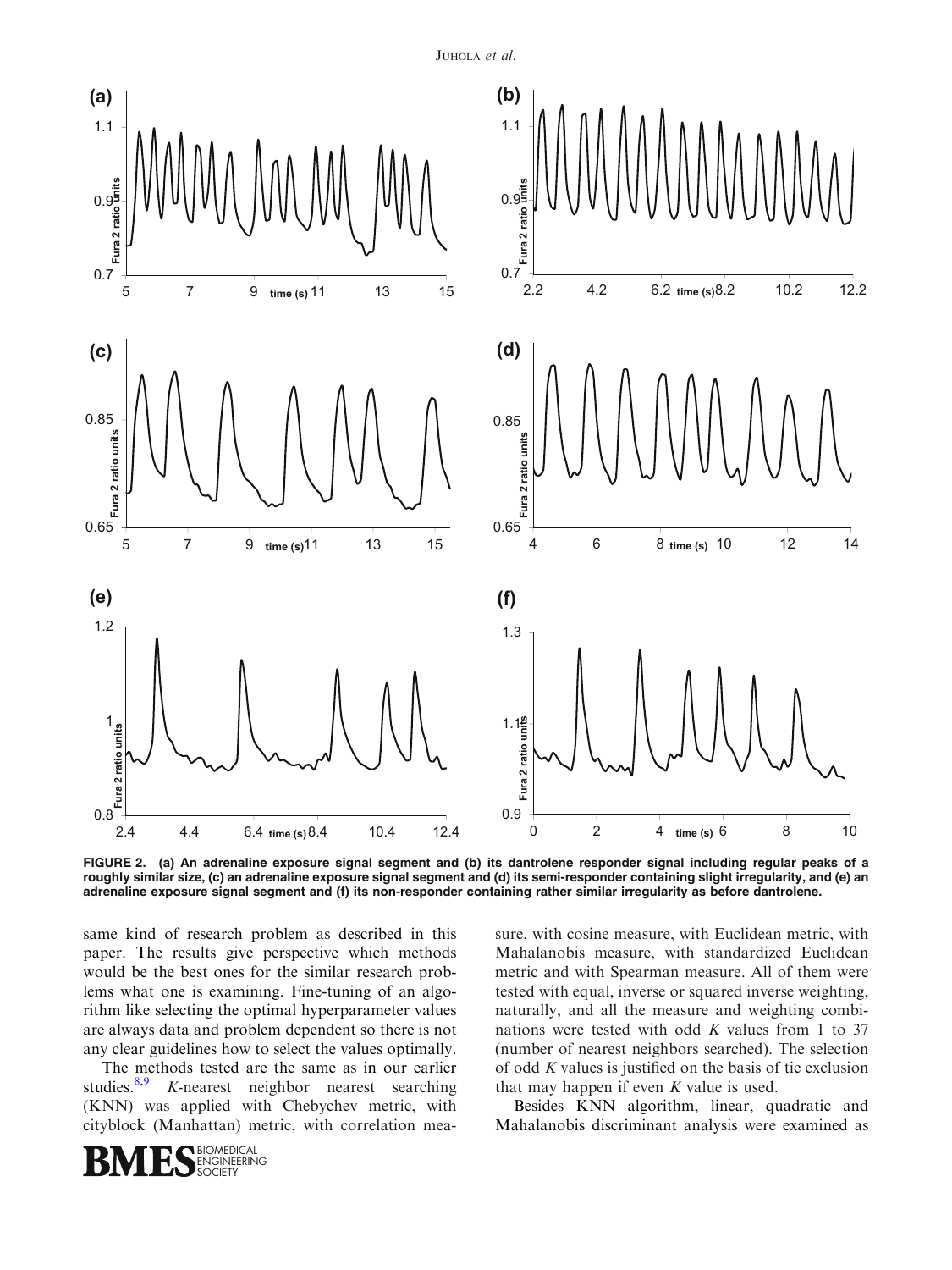| Cell line (mutation) | Responder transient signals |     | Semi-responder transient signals                                                      |     | Non-responder transient signals |                 |
|----------------------|-----------------------------|-----|---------------------------------------------------------------------------------------|-----|---------------------------------|-----------------|
|                      |                             |     | Number of signals Number of peaks Number of signals Number of peaks Number of signals |     |                                 | Number of peaks |
| 1 (exon 3 del)       | 12                          | 61  |                                                                                       |     |                                 | 22              |
| 2 (P2328S)           | 21                          | 271 |                                                                                       | 116 |                                 | 14              |
| 3 (T2538R)           | 6                           | 59  |                                                                                       | 42  |                                 | 69              |
| 4 (L4115F)           | 16                          | 183 | 10                                                                                    | 138 |                                 | 77              |
| 5 (Q4201R)           |                             | 32  |                                                                                       | 31  | 15                              | 175             |
| 6 (V4653F)           |                             |     |                                                                                       | 16  | 10                              | 120             |
| Sum                  | 59                          | 615 | 28                                                                                    | 343 | 41                              | 477             |

<span id="page-4-0"></span>TABLE 1. Numbers of responder, semi-responder and non-responder signals after affecting by dantrolene when 15, 30, 17, 31, 22 and 13 transient signals were measured from six CPVT cell lines, and numbers of recognized peaks.



FIGURE 3. Peak amplitudes  $A_i$  and  $A_i$ , durations  $D_i$  and  $D_i$ approximate location  $L_1$  for the computation of max(s') (first derivative), approximate location  $L_2$  for  $|min(s')|$ , approximate location  $L_3$  for  $|min(s')|$  (second derivative) and approximate location  $L_4$  for max(s''), surface area R, duration  $\Delta$  from the preceding peak, duration  $d_i$  from the peak beginning to  $L_1$ , and duration  $d_r$  from the peak maximum to  $L_2$ .

well as decision trees (CART), multinomial logistic regression (logistic regression in binary case), Naïve Bayes with normal distribution, Naïve Bayes with kernel density estimation and with the normal, box, Epanechnikov and triangle kernels were examined. Random forests were also investigated and the number of trees tested in a forest ranged from 1 to 100 with step size of 1. When a random forest has only one tree in a forest, the tree structure differs from the tree structure given by the CART algorithm. Furthermore, least squares support vector machines (LS-SVMs) were used with the linear, quadratic, cubic, and radial basis function (RBF) kernels. Test set-ups included both binary and multi-class classification schemes and, hence, with LS-SVMs also a multi-class extension of LS-SVM was required. In this study a hierarchical approach of LS-SVM was used that was similar to a method applied in Ref. [6](#page-8-0) More specifically, Fig. [4](#page-5-0) represents the hierarchical LS-SVM used in this study. With LS-SVMs boxconstraint (C) and  $\sigma$  parameter (encountered in RBF kernel) had the same parameter value space of  $\{2^{-12}, 2^{-11}, \ldots, 2^{17}\}.$ 

In other words, the polynomial kernels were tested with 30 different values of C and RBF kernel with 900  $(C,\sigma)$  combinations.

Now the variables and tested hyperparameter values are explained from the three essential issues with respect to machine learning algorithms. In this paper we used leave-one-out (LOO) method in a signal level for classification. Here, in each LOO round the data from one signal is left for test set and the rest of the data forms a training set. We must also notice that the data of one signal is a collection of data derived from the peaks within the signal. Hence, every row in a test set corresponds to a data gained from one peak within a signal. Since we are dealing with signal classification, we need to separate signal level and peak level information from each other. A classification algorithm forms a model based on peak level information and gives prediction for each row (peak) in a test set. However, the transformation from peak level prediction into signal level prediction needs to be made in order to achieve the signal level classification result. This transformation is made based on majority voting method. In other words, we take the mode of test set predictions (test set consists of only data from one signal) to gain the signal level classification. Since mode can be unambiguously determined (for example, test set includes 10 rows of data and 5 rows obtains class A as predicted class label and the rest 5 rows obtains class B as a predicted class label), a strategy for ties must be developed. In this paper we used the same strategy as in Refs. [7](#page-9-0) and [9](#page-9-0) to solve the ties, so a reader can find the detailed description about the tie solving

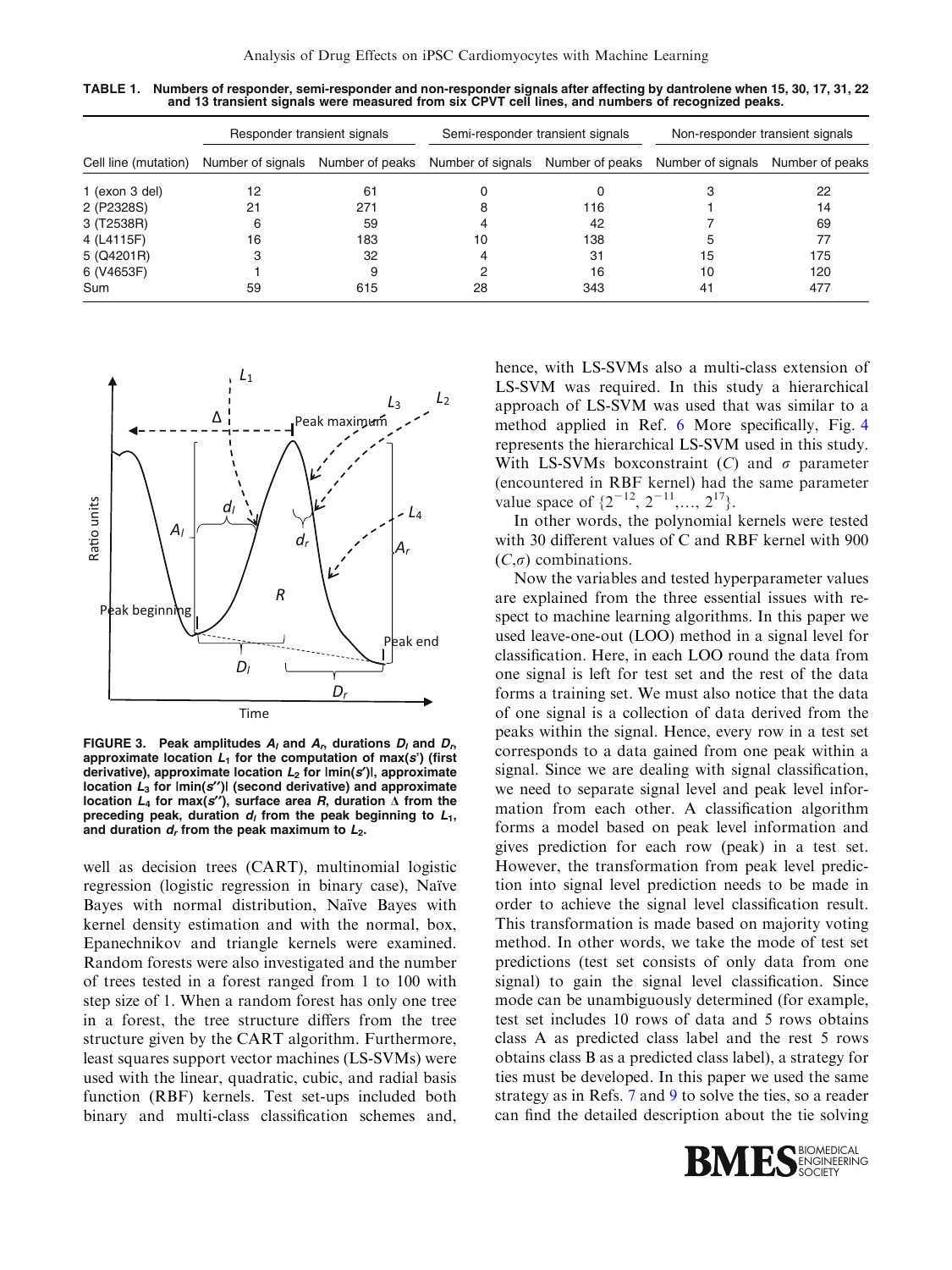<span id="page-5-0"></span>TABLE 2. Means and standard deviations of peak variables for baseline, adrenaline and dantrolene signals (responder, semiresponder and non-responder): amplitudes A<sub>/</sub> and A<sub>/</sub>, durations D<sub>/</sub> and D<sub>/</sub>, maximum and absolute minimum of s′, maximum and<br>absolute minimum of s′′, peak area R, time difference, and durations d<sub>/</sub> and d<sub>/</sub>. Note that values in all signals were multiplied by 1000 compared with those in Figs. [1](#page-2-0) and [2.](#page-3-0)

| Variables       | Baseline<br>Adrenaline |                   | Responder         | Semi-responder    | Non-responder     |  |
|-----------------|------------------------|-------------------|-------------------|-------------------|-------------------|--|
| $A_{I}$         | $277 \pm 181$          | $252 \pm 171$     | $236 \pm 168$     | $257 + 174$       | $163 \pm 133$     |  |
| $A_{r}$         | $279 + 184$            | $253 + 171$       | $239 + 170$       | $260 + 172$       | $165 + 134$       |  |
| $D_{I}$ [s]     | $0.212 \pm 0.109$      | $0.213 \pm 0.107$ | $0.247 + 0.097$   | $0.243 + 0.099$   | $0.228 \pm 0.106$ |  |
| $D_r$ [s]       | $0.438 + 0.303$        | $0.397 + 0.247$   | $0.424 + 0.229$   | $0.413 + 0.136$   | $0.347 \pm 0.219$ |  |
| max(s')         | $1731 \pm 1124$        | $1653 \pm 1243$   | $1451 \pm 1037$   | $1374 + 1035$     | $1231 \pm 1284$   |  |
| min(s')         | $1005 \pm 592$         | $967 + 633$       | $848 + 485$       | $820 + 465$       | $730 + 703$       |  |
| max(s'')        | $3852 \pm 3098$        | $3983 + 3887$     | $3405 \pm 2657$   | $2606 + 2030$     | $3665 \pm 4807$   |  |
| min(s')         | $2883 + 3450$          | $2973 + 3752$     | $2483 + 2802$     | $1758 + 2081$     | $2463 + 3133$     |  |
| R               | $89.1 \pm 76.2$        | $76.7 + 64.9$     | $82.7 + 102.4$    | $100.0 + 76.2$    | $49.8 \pm 45.9$   |  |
| $\Delta$ [s]    | $1.038 \pm 0.603$      | $0.672 \pm 0.440$ | $1.082 + 0.443$   | $1.017 \pm 0.267$ | $0.674 \pm 0.421$ |  |
| $d_{\iota}$ [s] | $0.128 \pm 0.086$      | $0.132 \pm 0.084$ | $0.160 \pm 0.085$ | $0.143 + 0.083$   | $0.145 \pm 0.088$ |  |
| $d_r[s]$        | $0.098 \pm 0.075$      | $0.096 \pm 0.071$ | $0.103 + 0.066$   | $0.125 \pm 0.087$ | $0.092 \pm 0.069$ |  |



FIGURE 4. Hierarchical LS-SVM structure used to separate non-responder (NR), responder (R) and semi-responder (SR). Each inner node in the structure consists of a binary LS-SVM classifier.

strategy from the given references. After LOO procedure, we have obtained a signal level prediction for each signal in a dataset. Hence, we can compare the predicted class labels to ground truth class labels and define a confusion matrix. From the confusion matrix we evaluate accuracy (trace of confusion matrix divided by the sum of elements in a confusion matrix) and other evaluation measures (true positive, TP). When a classification algorithm required parameter tuning, we performed LOO procedure with all parameter values tested and selected parameter value that gained the highest accuracy. The reason behind



the use of LOO is the lack of data. Machine learning algorithms usually require a lot of data to work well and to produce a reliable model for prediction. With the use of LOO we maximized the size of training data. Before any classification, we applied z-score standardization to the whole dataset in order to obtain all variables equally important.

#### Classification Results

In the following, only the best classification method is mentioned for every test set-up. The performance was evaluated by applying true positive, false positive and negative in confusion matrices, and classification accuracy as usual. First, we classified among three dantrolene transient signal classes to study how well these can be separated from each other. Table [3](#page-6-0) where correctly classified are presented along the diagonal presents the best results generated by random forests with 14 trees and giving classification accuracy of 65.6% and sensitivities (true positive rates) of 79.7% for responders, 35.7% for semi-responders and 65.9% for non-responders.

According to Table [3](#page-6-0) semi-responders were classified worse than the other two. The results in Table [3](#page-6-0) denote that the two classes of responders and semiresponders may resemble somewhat each other, because more semi-responders (12 signals) were incorrectly classified into the class of responders than correctly to semi-responders (10 signals). Furthermore, on the basis of Table [1](#page-4-0) the number 28 of semi-responder signals being the minority class here is less than 59 and 41 of responders and non-responders. The poor results of semi-responders may partly be caused by their characteristics of being between the responders and non-responders as Fig. [2](#page-3-0) showed.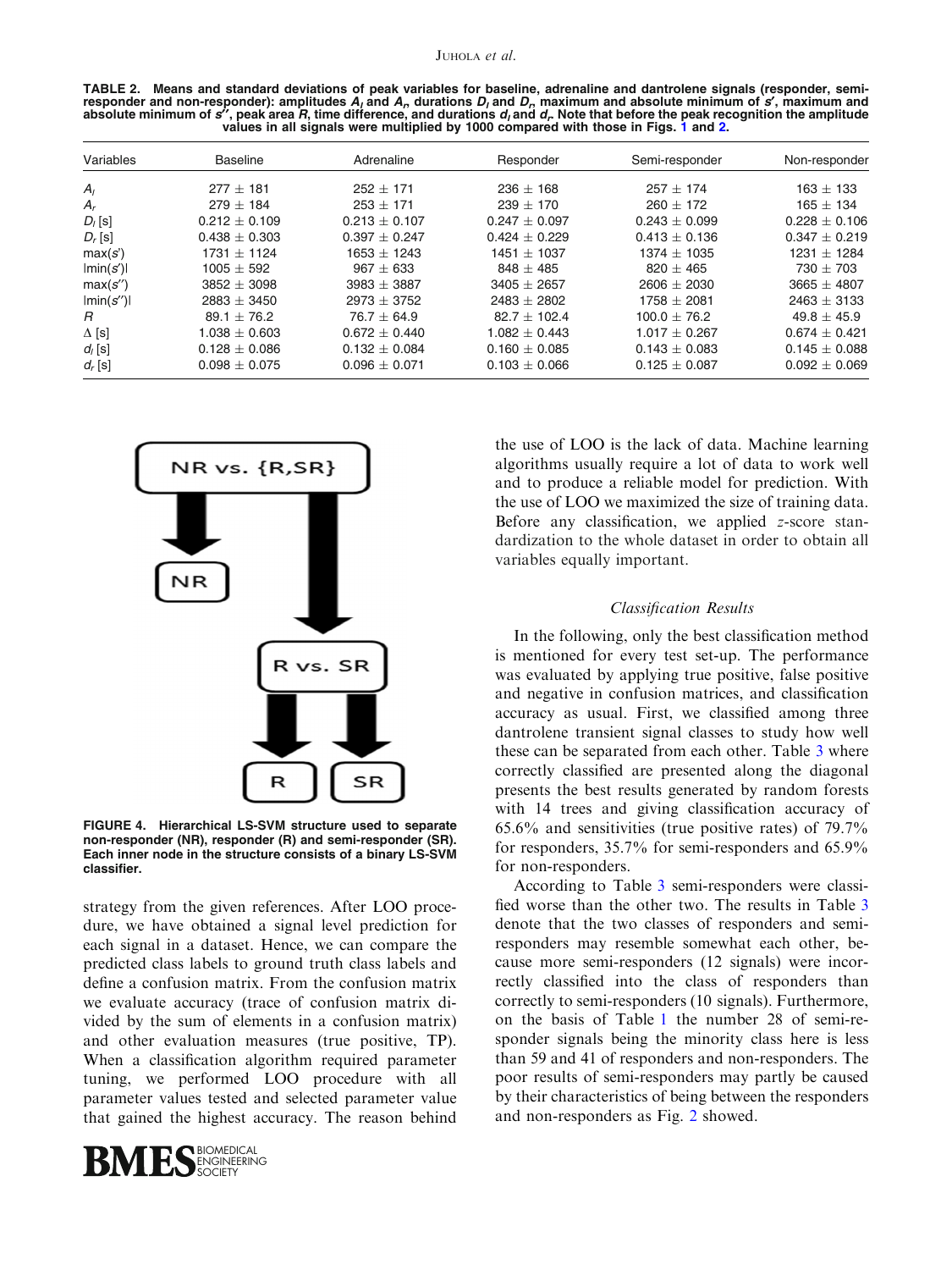<span id="page-6-0"></span>

| TABLE 3. Classification of three dantrolene classes:    |  |       |  |  |  |
|---------------------------------------------------------|--|-------|--|--|--|
| responders (R), semi-responders (SR) and non-responders |  |       |  |  |  |
|                                                         |  | (NR). |  |  |  |

|            |    | <b>Predicted class</b> |           |
|------------|----|------------------------|-----------|
| True class | R  | <b>SR</b>              | <b>NR</b> |
| R          | 47 | 3                      | 9         |
| <b>SR</b>  | 12 | 10                     | 6         |
| <b>NR</b>  | 12 | 2                      | 27        |

True positive cases are written in Bold.

We united the responders and semi-responders (RSR) and then computed results given in Table 4. Accuracy is now 78.9%, when sensitivities are 90.8% for RSR and 53.7% for NR produced by random forests with 36 trees. Here the quite poor sensitivity of the non-responders might be inflicted by their minority in the data, 32% of all.

Next we studied classification when the semi-responder and non-responder signals are merged. In Table 5 their results are shown producing the accuracy of 73.4% with sensitivities of 69.5% for responders  $(R)$ and 76.8% merged semi-responders and non-responders (SNR) by K-nearest neighbor searching algorithm with city block metric and equal, inverse or squared inverse weighting, K equal to 1 for all these three.

Because the accuracy of the test se-up for Table 4 is higher than that for Table 5, in other words, there are less incorrect predictions  $(19 + 8)$  in Table 4 than those  $(16 + 18)$  in Table 5, we continued to apply the fusion of responders and semi-responders. Note that the number of these signals was rather limited, thus, not the very best starting point for machine learning tasks.

We continued by classifying adrenaline vs. merged responders and semi-responders (RSR). Their results in Table 6 produced the accuracy of 71.2% and sensitivities of 70.3% for adrenaline (A) and 72.4% for RSR computed with least-squares support vector machines with the radial basis kernel with parameters  $C = 2^{10}$  and  $\sigma = 2^2$ .

Next we computed adrenaline against non-responders shown in Table 7. This achieved the accuracy of 78.1% and sensitivities of 90.6% for adrenaline (A) and only 39.0% for non-responders (NR) given by Naïve Bayes with kernel density estimation and with the triangle kernel. The non-responders might suffer from the minority of 24% only when the majority of the adrenaline class was very predominant in classification. Nevertheless, the main reason of the low sensitivity of NR is that the non-responders resemble more or less the adrenaline signals. This is quite natural, because then dantrolene had not influence, in

|  | TABLE 4. Classification_of_dantrolene_classes:_responders |       |  |  |  |
|--|-----------------------------------------------------------|-------|--|--|--|
|  | merged with semi-responders (RSR), and non-responders     |       |  |  |  |
|  |                                                           | (NR). |  |  |  |

|                         | Predicted class |           |  |  |  |
|-------------------------|-----------------|-----------|--|--|--|
| True class              | <b>RSR</b>      | <b>NR</b> |  |  |  |
| <b>RSR</b><br><b>NR</b> | 79<br>19        | 8<br>22   |  |  |  |

True positive cases are written in Bold.

#### TABLE 5. Classification of dantrolene classes: responders (R), and semi-responders merged with non-responders (SNR).

|                 |          | <b>Predicted class</b> |
|-----------------|----------|------------------------|
| True class      | R        | <b>SNR</b>             |
| R<br><b>SNR</b> | 41<br>16 | 18<br>53               |

True positive cases are written in Bold.

#### TABLE 6. Classification of adrenaline vs. dantrolene signal classes or responders merged with semi-responders (RSR).

| <b>Predicted class</b> |            |  |  |  |
|------------------------|------------|--|--|--|
| А                      | <b>RSR</b> |  |  |  |
| 90<br>24               | 38<br>63   |  |  |  |
|                        |            |  |  |  |

True positive cases are written in Bold.

TABLE 7. Classification of adrenaline vs. dantrolene class non-responders (NR).

|            | <b>Predicted class</b> |  |           |  |  |
|------------|------------------------|--|-----------|--|--|
| True class | А                      |  | <b>NR</b> |  |  |
| Α          | 116                    |  | 12        |  |  |
| NR.        | 25                     |  | 16        |  |  |
|            |                        |  |           |  |  |

True positive are written in Bold.

other words, it did not correct peak shapes in these NR signals.

We also computed others such as merging semi-responders and non-responders and tested with that and also with three separate dantrolene classes against adrenaline, but these gave somewhat poorer results than the presented above.

We still compared the situation between baseline and adrenaline transient signals. Results are shown in Table [8](#page-7-0) and were computed with least squares support vector machines with the radial basis kernel with parameters  $C = 2^{-10}$  and  $\sigma = 2^2$ . Accuracy is 54.7%

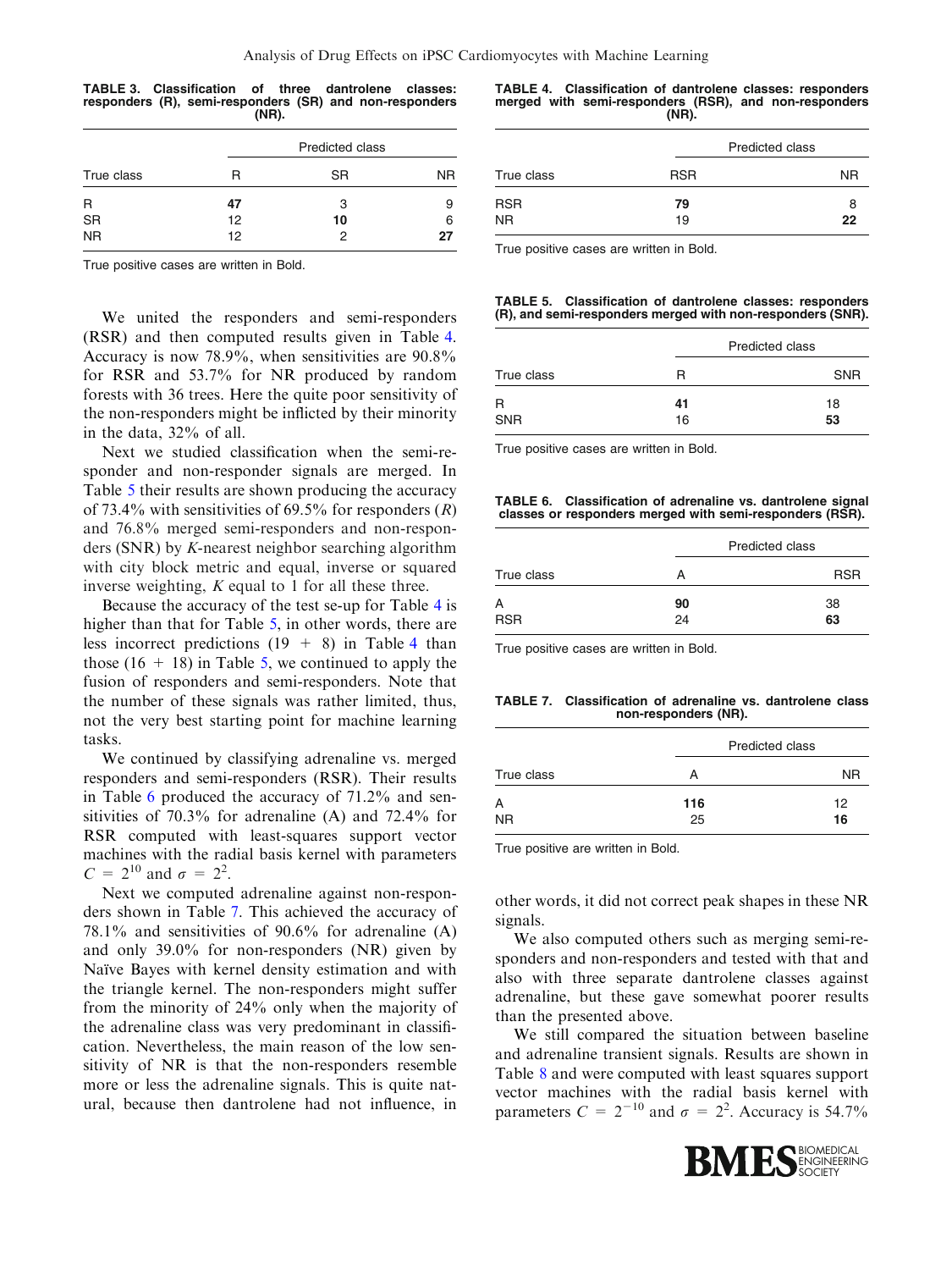<span id="page-7-0"></span>TABLE 8. Classification of baseline (B) vs. adrenaline (A)

|            |    | <b>Predicted class</b> |    |
|------------|----|------------------------|----|
| True class | в  |                        |    |
| B          | 73 |                        | 55 |
| A          | 61 |                        | 67 |

True positive cases are written in Bold.

and sensitivities are 57.0% for adrenaline signals (A) and 52.3% for baseline signals (B). These are rather low close to 50% indicating that A and B do not differ much from each other. This is in line with the result in our previous publication where we showed that CPVT-CMs demonstrated marked amount of calcium transient abnormalities both in baseline and in response to adrenaline.[14](#page-9-0)

### DISCUSSION

In drug development industry, cardiotoxicity is one of the leading causes of failure for a new therapeutic molecule.<sup>[1](#page-8-0)</sup> Another issue is the efficacy of new potential molecules.[4](#page-8-0) Currently, pharmaceutical industry relies upon animal testing and genetically transformed non-cardiac cells lines<sup> $2,3$ </sup> but iPSC-CMs could offer more physiological drug testing model mimicking human myocardium. Machine learning together with calcium transient signals of iPSC-CMs can provide more accurate and faster pre-clinical detection method as well as in-depth details of cell behavior in the context of drug research for cardiac diseases. In recent years more research has focused on creating new screening platforms for iPSC-CMs for disease modeling and drug responses, even in a high throughput level. $17,18$  At some point in the near future this will result in large multidimensional datasets, which requires improved automated and comprehensive analysis methods. For a researcher the analysis of data often requires some simplifying of the gained data for example a limited number of analyzed parameters of complex dataset. With machine learning a dataset can be handled without losing information in the analysis process. Therefore, machine learning is an effective method to be exploited in drug studies, which can even define and predict drug responses.

Here we showed how machine learning can provide insights in the detection of drugs affecting calcium cycling properties of iPSC-CMs. We may assess that the results obtained are good, but not excellent. Merging responder and semi-responder dantrolene signals as made in Table [4](#page-6-0) and classifying against nonresponders gave the very good classification accuracy of 78.9%, but the imbalanced sensitivities of 90.8% for the merged responders and semi-responders and 53.7% for the non-responders. Obviously, the minority class position of the non-responders was slightly unfavorable for classification. The results in Table [6](#page-6-0) indicated that responders merged with semi-responder transient signals can also be separated from those of adrenaline with the relatively good accuracy of 71.2% with the balanced sensitivities of classes adrenaline and responders. Instead, adrenaline against non-responders was not so successful in Table [7.](#page-6-0) On one hand, this showed that often dantrolene changed cardiomyocytes exposed with adrenaline enough classifying them correctly to belong to the class of responders merged with semi-responders (Table [6](#page-6-0)). On the other hand, the complexity to separate the non-responders from the adrenaline signals is sensible, since then dantrolene affected or changed the properties of adrenaline signals only very little or not at all (Table [7\)](#page-6-0). Nevertheless, returning to Fig. [2](#page-3-0) the phenomenon is reasonable, when in Fig. [2](#page-3-0) adrenaline has deformed a part of peaks to be abnormal, but next dantrolene in a responder signal of Fig. [2b](#page-3-0) has affected so that all peaks are normal without irregularity. If dantrolene did not affect this way, the case would be such as in Fig. [2](#page-3-0)f. Peaks not affected by dantrolene are then mostly abnormal, i.e. quite random as to their size and form.

From the methodological point of view, the results from different classification cases show that Random Forests classifier and Least-Squares Support Vector Machines (binary classifier or tree-based multi-class extension) have gained top accuracies in majority of the classification cases. Hence, these two classification algorithms seem to be suitable for the research problems considered in this paper. Nevertheless, we need to remember that this is a preliminary paper and there exist several other machine learning algorithms which also could be used for the classification problems. However, they are left to future research. For example, deep learning methods such as LSTM networks have obtained a lot of increasing attention and can be used to classify calcium signal classes. Deep learning methods were not used in this paper since the amount of data is still relatively small and deep learning methods require generally a large training set in order to form a reliable predictive model.

It would have been tempting to attempt to classify signals of each cell lines as performed above for all of them together. This would have been interesting when Table [1](#page-4-0) showed that the six cell lines contained very different numbers of three dantrolene classes. Three of them were responding, two were not and one was in the middle of these. Unfortunately, the classification of the cell lines separately was not yet possible, because

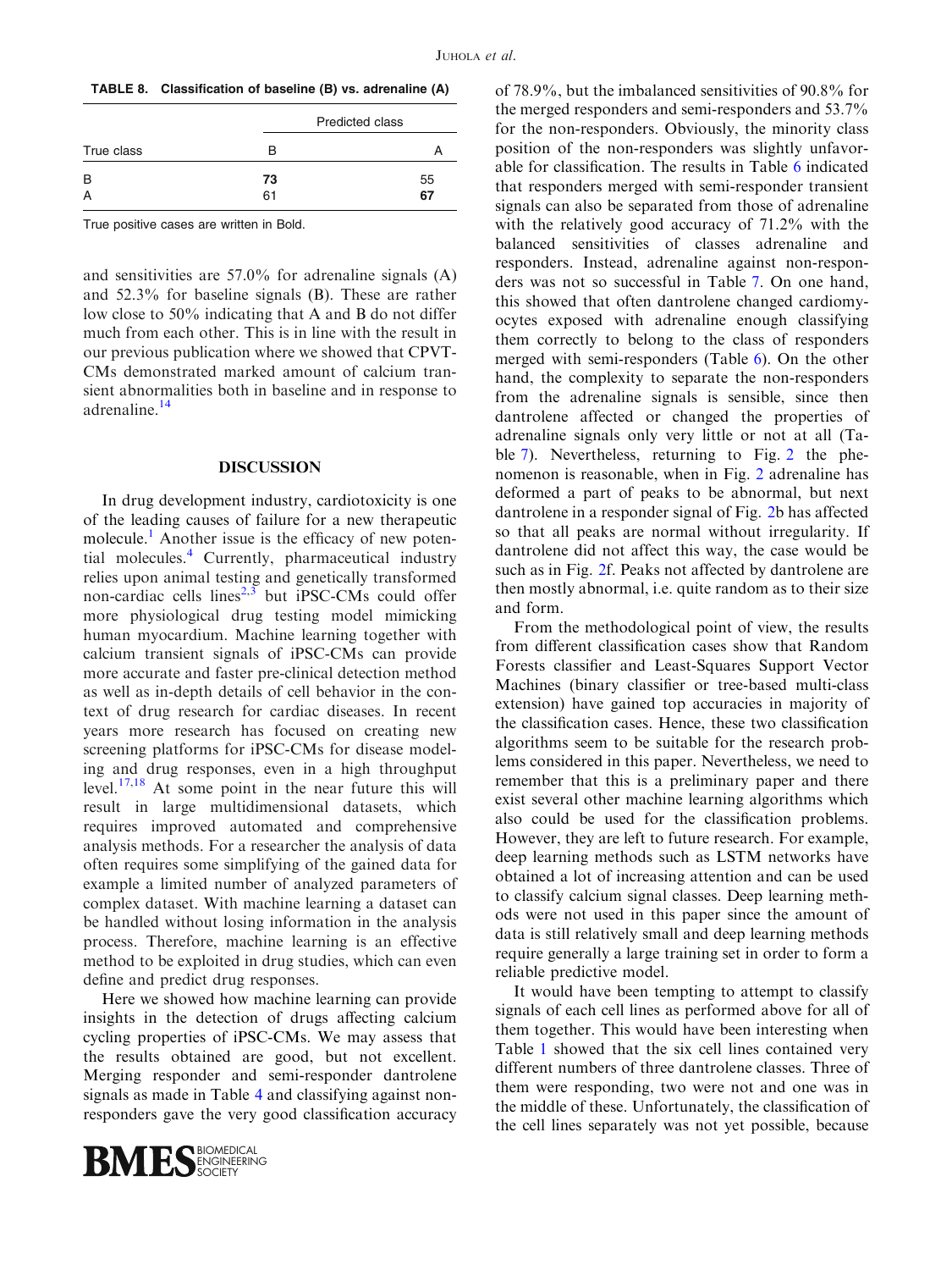<span id="page-8-0"></span>the numbers of signals per a cell line was still so low meaning they were already at their minima, i.e., 128 adrenaline signals and the same total from three dantrolene signal classes, as to the use of machine learning methods. These cannot learn on the basis of very small data sets. This means that adding more data in the future may be promising.

In cardiac field, machine learning has been exploited when studying the effects of  $\beta$ -drenergic drugs on iPSC-CMs with voltage sensitive dye method to assess, classify, and predict membrane depolarization after drug exposure.<sup>5</sup> In addition, machine learning of cardiac drug effects on contractile force of electrically paced embryonic stem cell derived cardiomyocytes have been studied to create classification model to predict mechanistic actions of an unknown cardioac-tive drug.<sup>[11](#page-9-0)</sup> With calcium signaling data, machine learning and classifications have been exploited to evaluate and detect the functional response of calcium release sites in cardiomyocytes $10$  and in neuroscience to predict and classify epileptic seizures.<sup>[19](#page-9-0)</sup> However, thus far, the use of machine learning to analyze and model drug effects originating particularly from calcium transient signals of iPSC-CMs is new.

In the future, we will collect more data in order to enable the use of machine learning more efficiently. Perhaps, it would be reasonable to utilize only two classes after the use of dantrolene or other drugs, since it might be difficult to determine semi-responder signals even by a human expert as well as by a machine learning program. In any case, the preliminary outcomes given by machine learning encourage us to continue and extend the current research. Machine learning could make personalized medicine become a reality while helping to find a suitable drug, where machine learning could be used for studying the appropriateness of a drug for the treatment of a genetic cardiac disease. It could also provide a human-based platform to study the efficacy of a new molecule as well as cardiotoxicity.

We have shown here that machine learning of calcium signal data is clearly useful for drug research and will probably increase its capability in this purpose when more and more drug response data is gained. In the long term, standardizations of the machine learning methods and the evaluation of drug responses from calcium transient signals are needed. Also, higher amount of calcium signal data will further improve statistical reliability of the drug response analysis. In the future, data analysis of iPSC-CM drug effects together with machine learning methods can create a very valuable and efficient platform for pharmaceutical industry for predicting cardiotoxicity and efficacy and also to personalize medication.

#### ACKNOWLEDGMENTS

The work was supported by The Academy of Finland, The Finnish Foundation for Cardiovascular Research, The Juselius Foundation, The Maud Kuistila Memorial Foundation, Pirkanmaa Hospital District, and Finnish Cultural Foundation.

# CONFLICT OF INTEREST

There is no conflict of interests.

### OPEN ACCESS

This article is licensed under a Creative Commons Attribution 4.0 International License, which permits use, sharing, adaptation, distribution and reproduction in any medium or format, as long as you give appropriate credit to the original author(s) and the source, provide a link to the Creative Commons licence, and indicate if changes were made. The images or other third party material in this article are included in the article's Creative Commons licence, unless indicated otherwise in a credit line to the material. If material is not included in the article's Creative Commons licence and your intended use is not permitted by statutory regulation or exceeds the permitted use, you will need to obtain permission directly from the copyright holder. To view a copy of this licence, visit [http://crea](http://creativecommons.org/licenses/by/4.0/) [tivecommons.org/licenses/by/4.0/.](http://creativecommons.org/licenses/by/4.0/)

### REFERENCES

- <sup>1</sup>Braam, S. R., L. Tertoolen, A. van de Stolpe, T. Meyer, R. Passier, and C. L. Mummery. Prediction of drug-induced cardiotoxicity using human embryonic stem cell-derived cardiomyocytes. Stem Cell Res. 4:107-116, 2010.
- ${}^{2}$ Dick, E., D. Rajamohan, J. Ronksley, and C. Denning. Evaluating the utility of cardiomyocytes from human pluripotent stem cells for drug screening. Biochem. Soc. Trans. 38:1037–1045, 2010. <sup>3</sup>
- ${}^{3}$ Feric, N. T., and M. Radisic. Maturing human pluripotent stem cell-derived cardiomyocytes in human engineered cardiac tissues. Adv. Drug. Deliv. Rev. 96:110-134, 2016.
- <sup>4</sup> Fermini, B., S. T. Coyne, and K. P. Coyne. Clinical trials in a dish: a perspective on the coming revolution in drug development. SLAS Discov. 23(8):765–776, 2018. [https://d](https://doi.org/10.1177/2472555218775028) [oi.org/10.1177/2472555218775028.](https://doi.org/10.1177/2472555218775028)
- <sup>5</sup>Heylman, C., R. Datta, A. Sobrino, S. George, and E. Gratton. Supervised machine learning for classification of the electrophysiological effects of chronotropic drugs on human induced pluripotent stem cell-derived cardiomyocytes. PLos ONE. 2015. [https://doi.org/10.1371/journal.](https://doi.org/10.1371/journal.pone.0144572) [pone.0144572](https://doi.org/10.1371/journal.pone.0144572).
- <sup>6</sup>Joutsijoki, H., M. Haponen, J. Rasku, K. Aalto-Setälä, and M. Juhola. Machine learning approach to automated quality identification of human induced pluripotent stem